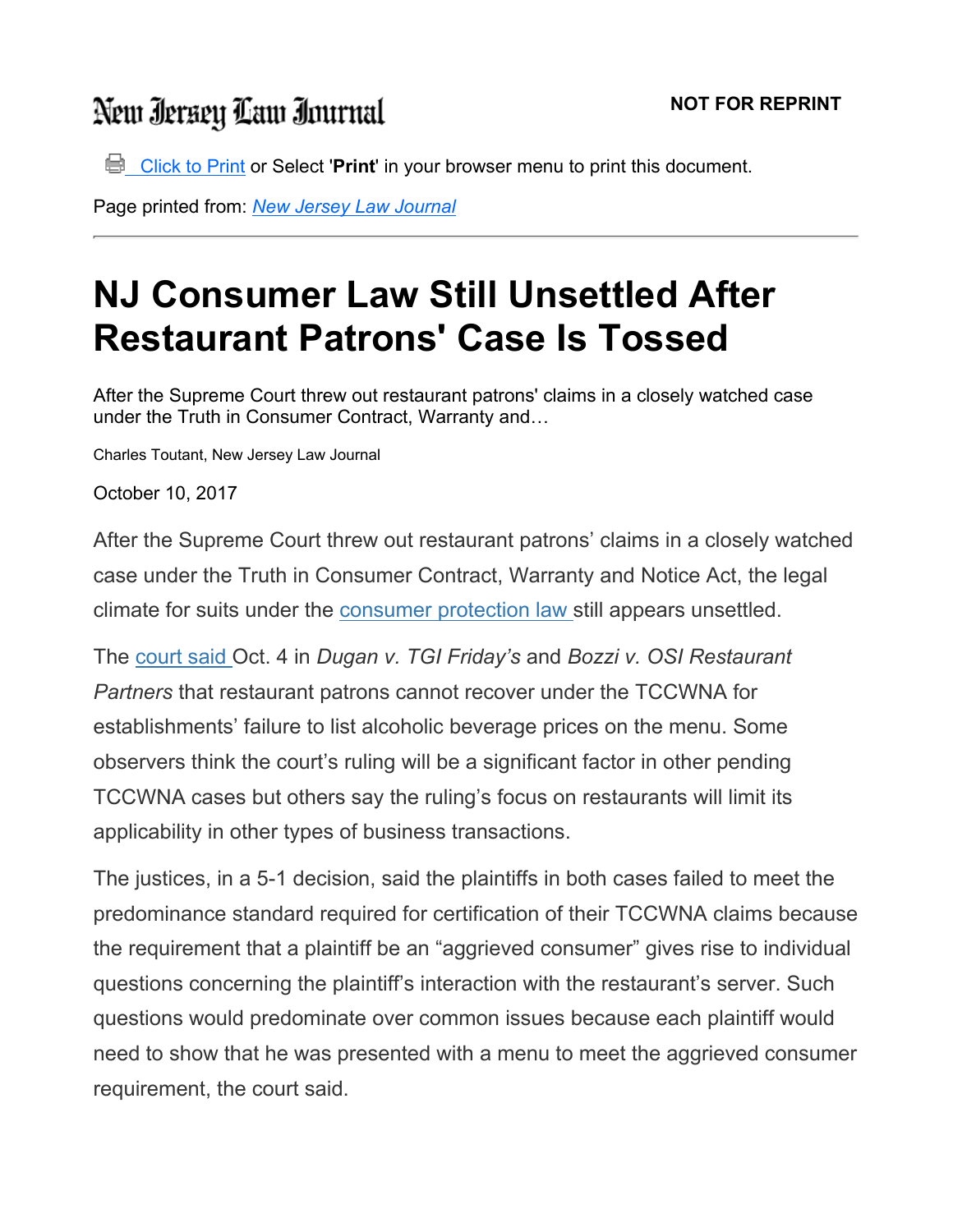In addition, the court said the question of whether the restaurants violated a clearly established legal right under the TCCWNA could lead to disparate results for various members of the class. The Consumer Fraud Act has never been invoked to require prices of all food and beverage items to be listed on a restaurant menu, the court said. The plaintiffs in Dugan claimed that a 2011 Appellate Division decision in their case established for TCCWNA purposes that the CFA applied to restaurant menus. But if the court adopted that reasoning, it would not apply equally to all members of the *Dugan* plaintiffs' class, which was defined as all persons who visited TGI Friday's restaurants in New Jersey after 2004, the justices said.

In the TGI Friday's case, the court rejected class certification on both CFA and TCCWNA claims. In OSI Restaurant Partners, the court denied certification of a TCCWNA class but ordered the certification of a CFA class, although on narrower terms than were granted by the Law Division.

Defendants in the TGI Friday's case operate 34 restaurants in New Jersey, In the OSI Restaurants case, defendants operate restaurants under the names Carrabba's, Outback Steakhouse, Bonefish Grill, Fleming's Prime Steakhouse and Wine Bar and Cheeseburger in Paradise.

Damages against TGI Friday's could have reached \$1 billion if plaintiffs proved that each of the 13 million restaurant visits by class members gave rise to a TCCWNA violation, the court said. Enacted in 1981, TCCWNA has been the basis of numerous consumer protection suits in recent months. Providing \$100 in damages per aggrieved party, the act has often been used to bring suits over e-commerce terms of service, among other things. The act bars contract language that violates any clearly established right of consumers, but some lawyers have criticized it as vague and overly broad.

"I think they've provided a lot of guidance," said Alida Kass, president of the New Jersey Civil Justice Institute, a group that has sought reform of the TCCWNA. "You have courts looking to the New Jersey Supreme Court for guidance and I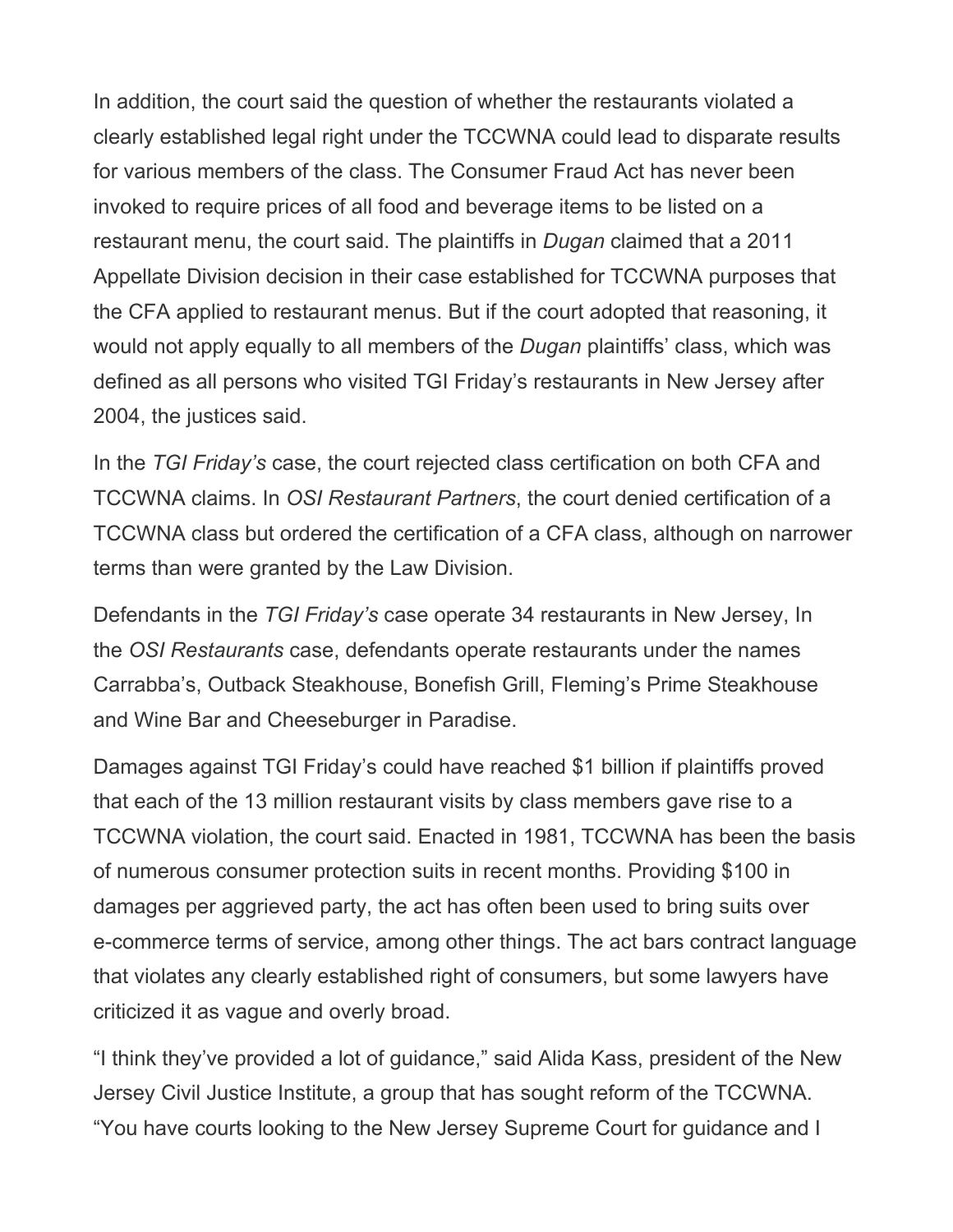think that is what they've provided here. They've begun providing some meaningful guidance as to how this statute should be interpreted. That's really helpful to litigants on both sides. It should provide more information about what cases are worth," she said.

Kass cites a group of four TCCWNA cases which were argued before the Appellate Division in March concerning auto leasing disputes. Presiding Appellate Division Judge Jack Sabatino, in a Sept. 1 letter to counsel in those cases, said that in light of the TGI Friday's and OSI Restaurants appeals, which were then pending, the auto leasing cases would not be decided in the present term. Instead, they will be recalendared and rebriefed in the 2017-18 court term.

The court's decision clarified the meaning of what is a clearly established right and who is an aggrieved consumer under the TCCWNA, said Kass. She thinks the ruling will make it harder for plaintiffs to obtain settlements for weak cases.

"Our interest has always been, you don't want to see these egregious cases being brought. When you look at the statute, there's a good and plausible purpose behind it. but the thing is there's no indication [the act's authors] wanted to create this inordinate penalty on companies and businesses," she said.

Peter Gallagher, a business litigator at Porzio, Bromberg & Newman in Morristown, said the justices' reference to a potential \$1 billion penalty against TGI Friday's was "an interesting approach. I'm sure defendants will seize on that and talk about the impact" if penalties are imposed in other cases.

Gallagher said the ruling "clarified the statute to a greater degree than we had before" and was "a good decision for companies that are troubled by TCCWNA." He also said the decision would have the impact of clarifying who is an aggrieved consumer "to a greater degree than we had before."

But Gallagher said the novel issue in the case of whether plaintiffs were handed a menu when visiting the defendants' restaurants limits the impact of the decision in the TGI Friday's and OSI Restaurant cases.